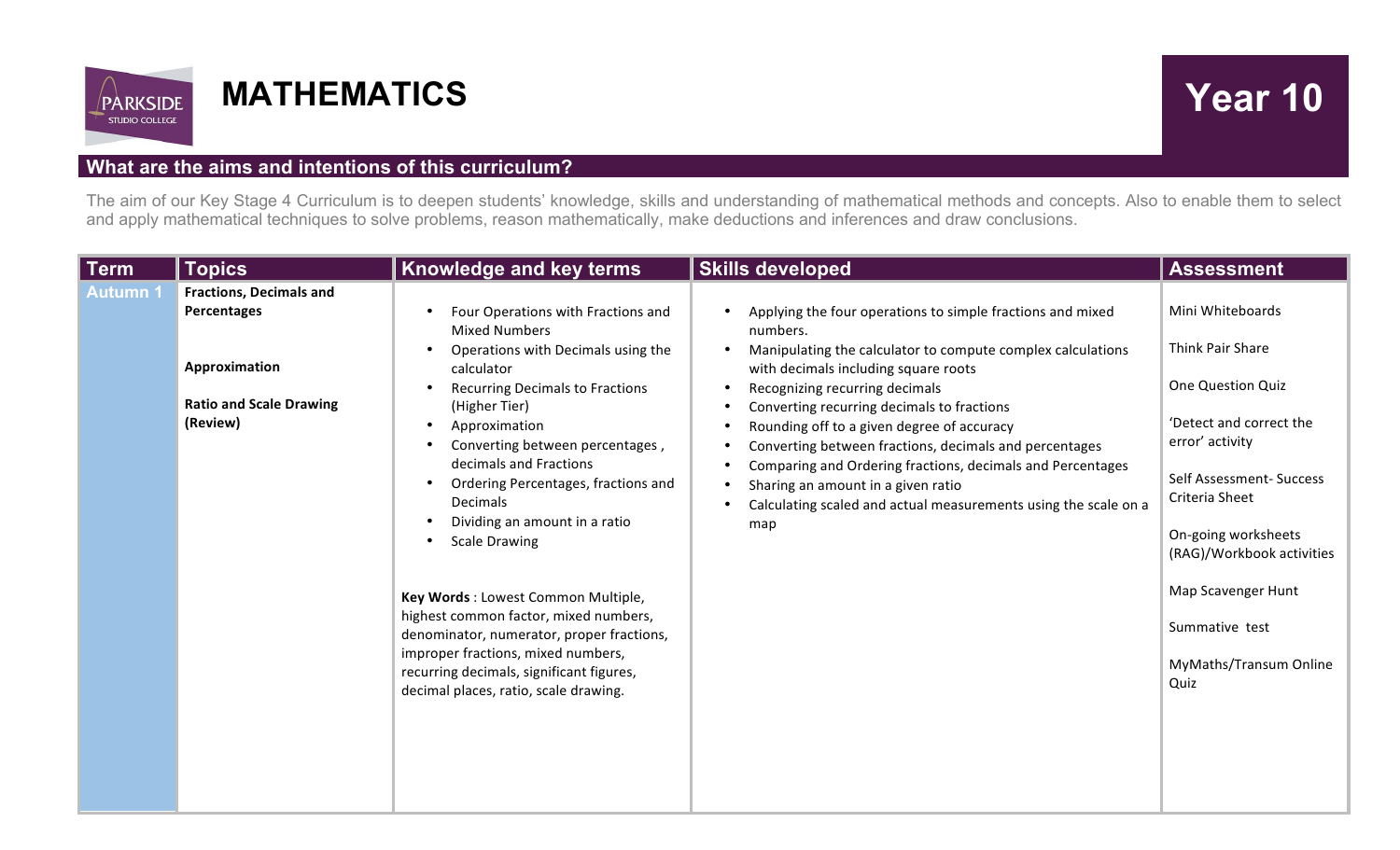| <b>Autumn 2</b> | <b>Measurement</b>                                                                                                                                                   |                                                                                                                                                                                                                                                                                                                                                                                                                                                                                                                                                                      |                                                                                                                                                                                                                                                                                            |                                                                                                                                                                                                                                            |
|-----------------|----------------------------------------------------------------------------------------------------------------------------------------------------------------------|----------------------------------------------------------------------------------------------------------------------------------------------------------------------------------------------------------------------------------------------------------------------------------------------------------------------------------------------------------------------------------------------------------------------------------------------------------------------------------------------------------------------------------------------------------------------|--------------------------------------------------------------------------------------------------------------------------------------------------------------------------------------------------------------------------------------------------------------------------------------------|--------------------------------------------------------------------------------------------------------------------------------------------------------------------------------------------------------------------------------------------|
|                 | Perimeter and Area of<br>Simple and Compound<br><b>Shapes</b><br>Arc Lengths, Areas of<br>Sectors of Circles<br><b>Total Surface Area and</b><br>Volume of 3d shapes | Perimeter and Area of simple shapes<br>$\bullet$<br>including squares, rectangles,<br>triangles, circles, parallelograms,<br>trapezia<br>Parts of a Circle<br>$\bullet$<br>Arc Lengths, Areas of Sectors of<br>$\bullet$<br>Circles<br>Surface Area and Volume of cubes,<br>$\bullet$<br>cuboids, cylinders and other prisms,<br>spheres, pyramids and cones<br>Key words: perimeter, area, arc, pi diameter,<br>radius, chord, tangent, circumference,<br>sector, segment, prism, cylinder, vertical and<br>slant height, pyramid, sphere, surface area,<br>volume. | Calculating perimeter and area of simple and compound shapes<br>Identifying the different parts of a circle<br>Calculating length of arc, area of a sector and angle (in degrees)<br>Calculating the total surface area and volume of prisms,<br>pyramids and spheres and composite solids | $3 - 2 - 1$<br>Mini-Project on Parts of a<br>circle<br>Solids Model Project and<br><b>Oral Presentations</b><br>Peer Assessment<br><b>Traffic Cards</b><br>Self Assessment- Success<br>Criteria<br>Scavenger Hunt<br><b>Summative Test</b> |
|                 |                                                                                                                                                                      |                                                                                                                                                                                                                                                                                                                                                                                                                                                                                                                                                                      |                                                                                                                                                                                                                                                                                            | On-going worksheets (RAG)                                                                                                                                                                                                                  |
| <b>Autumn 2</b> | Trigonometry                                                                                                                                                         | Pythagoras Theorem<br>$\bullet$<br><b>Trigonometric Ratios</b><br>$\bullet$                                                                                                                                                                                                                                                                                                                                                                                                                                                                                          | Using the Pythagoras' theorem to solve problems with right<br>$\bullet$<br>angled triangles                                                                                                                                                                                                | Investigative Activity and<br>Reflection                                                                                                                                                                                                   |
|                 | <b>Pythagoras' Theorem</b><br><b>Trigonometry Ratios</b>                                                                                                             | Sine and Cosine Rule<br>$\bullet$<br>Area of a triangle<br>$\bullet$<br>Key words: Right angled triangle,                                                                                                                                                                                                                                                                                                                                                                                                                                                            | Using the correct trigonometric ratio to solve problems with<br>right angled triangles<br>Applying the sine and cosine rule to find unknown lengths and<br>$\bullet$<br>angles                                                                                                             | Research Project on<br>Pythagoras                                                                                                                                                                                                          |
|                 | Sine and Cosine Rule and Area<br>of a Triangle (Higher Tier)                                                                                                         | hypotenuse, sine, cosine, tangent                                                                                                                                                                                                                                                                                                                                                                                                                                                                                                                                    | Applying the Area $A=\frac{1}{2}$ abSin C to calculate the area, sides or<br>angles of any triangle.                                                                                                                                                                                       | Project- Creating a<br>clinometer; Sine and<br>Cosine Graph<br>Spaghetti/String Model                                                                                                                                                      |
|                 |                                                                                                                                                                      |                                                                                                                                                                                                                                                                                                                                                                                                                                                                                                                                                                      |                                                                                                                                                                                                                                                                                            | <b>Trigonometry Maze</b>                                                                                                                                                                                                                   |
|                 |                                                                                                                                                                      |                                                                                                                                                                                                                                                                                                                                                                                                                                                                                                                                                                      |                                                                                                                                                                                                                                                                                            | Online quiz                                                                                                                                                                                                                                |
|                 |                                                                                                                                                                      |                                                                                                                                                                                                                                                                                                                                                                                                                                                                                                                                                                      |                                                                                                                                                                                                                                                                                            |                                                                                                                                                                                                                                            |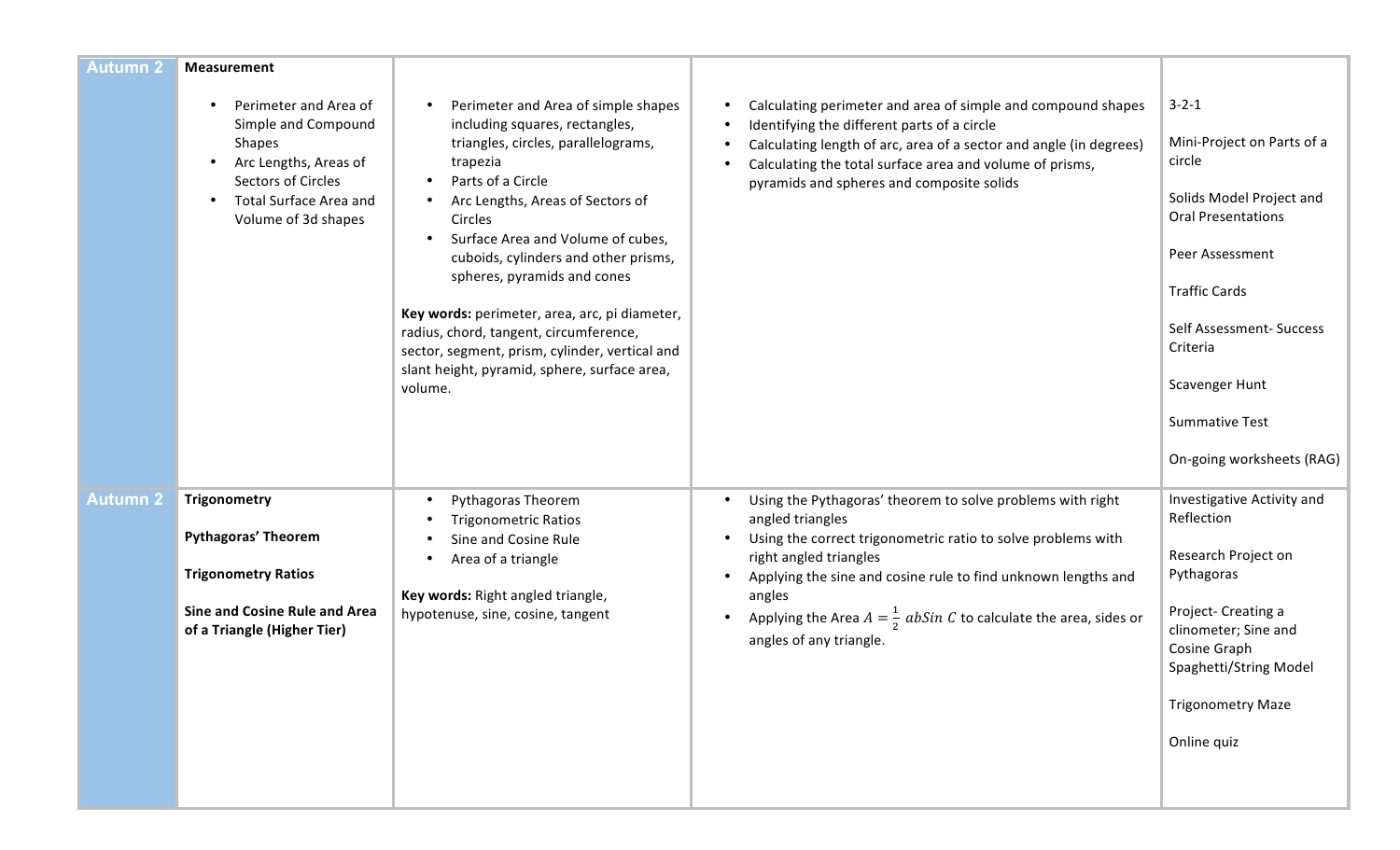| <b>Spring 1</b> | <b>Number and Algebra</b><br>Integers<br><b>Algebraic Expressions</b><br><b>Expanding Products of</b><br><b>Two Binomials</b><br><b>Function Machines</b><br>Functions-Composite<br>and Inverse (Higher<br>Tier)<br>Equations and<br>Inequalities | Operations with Integers<br>$\bullet$<br>Substitution with formulae and<br>expressions<br>Simplifying algebraic expressions<br>$\bullet$<br><b>Expansion of Brackets</b><br>$\bullet$<br><b>Function Machines</b><br>$\bullet$<br>Functions-Composite and Inverse<br>$\bullet$<br>(Higher Tier)<br>Solving Equations and Inequalities<br>$\bullet$<br>Solving quadratic inequalities(Higher<br>$\bullet$<br>Tier)<br>Key words: Integers, substitute, input,<br>output, inverse, composite, expressions,<br>equations, inequalities, solution set. | Ordering and comparing integers<br>Using the number line to do simple addition and subtraction<br>operations with integers<br>Applying the four operations with integers<br>$\bullet$<br>Substituting numerical values into formulae and expressions<br>Simplifying and manipulating algebraic expressions<br>Expanding single and double brackets<br>Calculating the input and output value of a function machine<br>Performing calculations with inverse and composite functions<br>Solving equations and inequalities in one variable<br>$\bullet$<br>Representing solution set of an inequality on a number line<br>Solving quadratic Inequalities | Self Assessment- Success<br>Criteria<br>Scavenger Hunt<br>Traffic Cards/Mini<br>Whiteboard<br>Ticket out the door<br>'Detect and Correct the<br>error' Quiz<br><b>Workbook Activities</b><br>MyMaths/ Transum Online<br>activities<br><b>Summative Test</b> |
|-----------------|---------------------------------------------------------------------------------------------------------------------------------------------------------------------------------------------------------------------------------------------------|----------------------------------------------------------------------------------------------------------------------------------------------------------------------------------------------------------------------------------------------------------------------------------------------------------------------------------------------------------------------------------------------------------------------------------------------------------------------------------------------------------------------------------------------------|--------------------------------------------------------------------------------------------------------------------------------------------------------------------------------------------------------------------------------------------------------------------------------------------------------------------------------------------------------------------------------------------------------------------------------------------------------------------------------------------------------------------------------------------------------------------------------------------------------------------------------------------------------|-------------------------------------------------------------------------------------------------------------------------------------------------------------------------------------------------------------------------------------------------------------|
| <b>Spring 2</b> | Graph<br>Coordinates, Midpoint,<br>Gradient, Equation of a<br>Line<br>Linear Graphs<br>Parallel and<br>perpendicular Lines<br><b>Quadratic Graphs</b><br><b>Cubic Graphs</b>                                                                      | <b>Plotting Coordinates</b><br>$\bullet$<br>Gradient, Midpoint, Equation of a<br>line<br>Parallel and perpendicular lines<br>Linear graphs<br><b>Quadratic Graphs</b><br>Key words: X axis, y axis, origin, gradient, y<br>intercept, midpoint, parallel, perpendicular,<br>parabola, roots, intercepts , vertex, minimum<br>point, maximum point, axis of symmetry,<br>turning points                                                                                                                                                             | Working with coordinates in all four quadrants<br>٠<br>Calculating the gradient of a line given two points or from a<br>graph<br>Calculating the midpoint of a line segment<br>$\bullet$<br>Identifying and Interpreting gradients and y intercepts of linear<br>functions graphically and algebraically<br>Plot graphs of equations that correspond to straight line graphs<br>$\bullet$<br>Plotting and interpreting quadratic and cubic graphs                                                                                                                                                                                                      | Student Portfolio and<br>Journaling<br>'Talking Math' Talk Show-<br>Students on the panel will<br>answer questions relating<br>to the topic<br>Scavenger Hunt<br>Mini Whiteboard<br>Peer Assessment<br>Jeopardy<br><b>Summative Test</b>                    |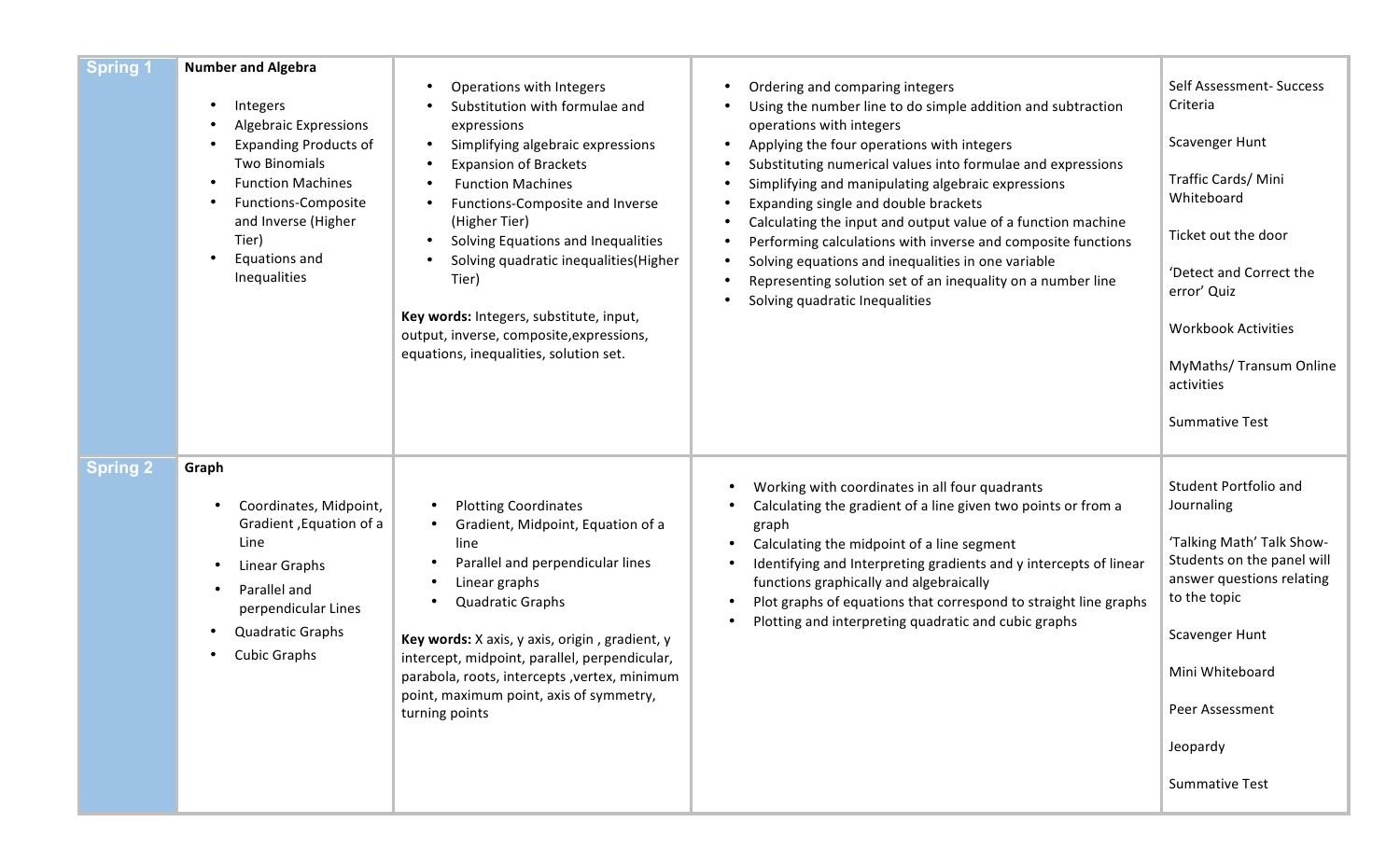| <b>Summer 1</b> | Algebra 2<br>Laws of Indices<br>Solving simultaneous<br>equations<br>Factorising linear and<br>quadratic expressions<br>Solving quadratic<br>equations    | Laws of Indices<br>Simultaneous Equations (Linear)<br>Simultaneous Equations Quadratic-<br>Linear (Higher Tier)<br><b>Factorising Linear and Quadratic</b><br>Expressions<br>Solving quadratic expressions by<br>factorization and quadratic formula<br>and completing the square<br>Key words: Indices/powers, simultaneous<br>equations, factorisation, quadratic<br>expressions, coefficients, quadratic formula                                                                                                                                                                                                                                                                                  | Simplifying expressions using the laws of indices<br>Solving linear simultaneous equations graphically and<br>algebraically<br>Solving quadratic-linear simultaneous equations graphically and<br>$\bullet$<br>algebraically<br>Factorising linear and quadratic expressions of the form<br>$\bullet$<br>$x^2 + bx + c$ including the difference of two squares<br>Solve quadratic equations by factorising and using a graph as<br>$\bullet$<br>well as quadratic formula and completing the square                                                                                                                                                                                                                                                                          | .Self Assessment T-chart:<br>'Separate what you do and<br>don't understand' and<br><b>Success Criteria Sheet</b><br>Step by Step Round Table<br>'Detect the error'<br>One question quiz<br>On-going worksheets(RAG)<br><b>Summative Test</b><br>Math Race                                   |
|-----------------|-----------------------------------------------------------------------------------------------------------------------------------------------------------|------------------------------------------------------------------------------------------------------------------------------------------------------------------------------------------------------------------------------------------------------------------------------------------------------------------------------------------------------------------------------------------------------------------------------------------------------------------------------------------------------------------------------------------------------------------------------------------------------------------------------------------------------------------------------------------------------|-------------------------------------------------------------------------------------------------------------------------------------------------------------------------------------------------------------------------------------------------------------------------------------------------------------------------------------------------------------------------------------------------------------------------------------------------------------------------------------------------------------------------------------------------------------------------------------------------------------------------------------------------------------------------------------------------------------------------------------------------------------------------------|---------------------------------------------------------------------------------------------------------------------------------------------------------------------------------------------------------------------------------------------------------------------------------------------|
| <b>Summer 2</b> | <b>Statistics and Probability</b><br><b>Measures of Central</b><br>Tendency of Ungrouped<br>and Grouped Data<br><b>Charts and Diagrams</b><br>Probability | Mean, Median, Mode, Range of<br><b>Ungrouped and Grouped Data</b><br>Advantages and Disadvantages of<br>the three averages (Mean, median,<br>mode)<br>Pictograms, Stem and Leaf Diagram,<br>Bar Graph, Scatter Diagram,<br>Frequency Polygon<br>Frequency Trees and sample space<br>tables<br><b>Expected Outcomes</b><br><b>Experimental and Theoretical</b><br>probability<br><b>Mutually Exclusive Events</b><br>Key words: Mean, median, range, modal<br>class, class interval, correlation, outliers, line<br>of best fit, probability scale, equally likely,<br>biased, fair, relative frequency, expected<br>frequency, trial, outcome, event, mutually<br>exclusive, independent, dependent. | Interpreting and comparing distributions using the Mean,<br>Median, Mode, Range of Ungrouped and Grouped Data<br>Drawing and interpreting pictograms, stem and leaf diagrams,<br>comparative bar charts, scatter diagrams, frequency polygons,<br>box and whisker plots<br>Drawing estimated lines of best fit and make predictions from<br>scatter diagrams<br>Constructing sample space tables and using them to calculate<br>probabilities<br>Using frequency trees to show probabilities of two events and<br>calculate the probability of independent and dependent events.<br>Calculate theoretical probabilities and expected frequencies<br>Recognising mutually exclusive events and know that the<br>probabilities of mutually exclusive exhaustive events sum to 1 | Roll the Dice Q&A table<br>session<br><b>Statistics Project</b><br>$3 - 2 - 1$<br>Twitter Board- Peer<br>Assessment<br>Expert Jigsaw and Four<br>Corners<br><b>Transum Online Activity</b><br>On-going worksheets(RAG)<br>Self Assessment-Success<br>Criteria<br><b>Workbook Activities</b> |